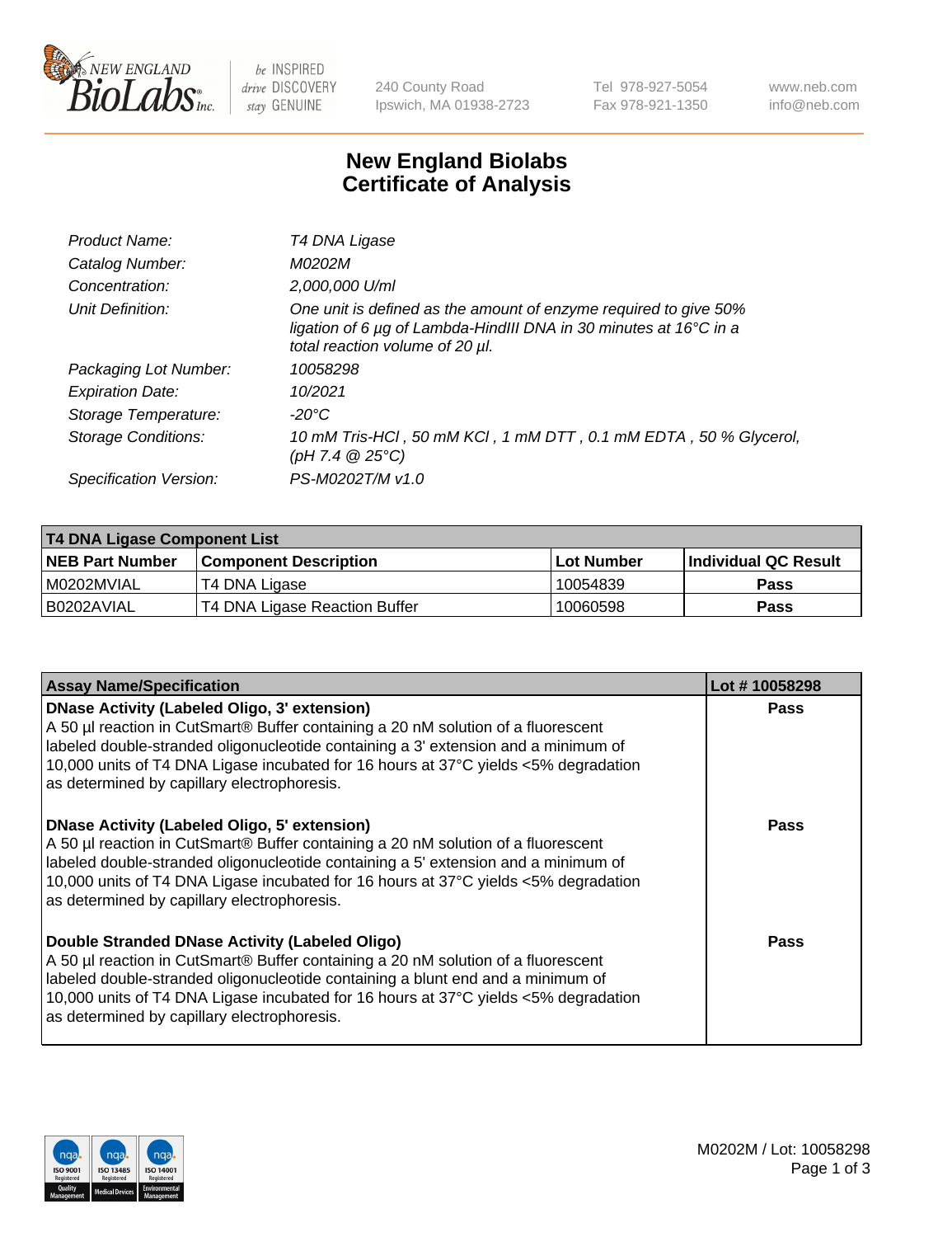

be INSPIRED drive DISCOVERY stay GENUINE

240 County Road Ipswich, MA 01938-2723 Tel 978-927-5054 Fax 978-921-1350 www.neb.com info@neb.com

| <b>Assay Name/Specification</b>                                                                                                                                                                                                                                                                                                                                                                                    | Lot #10058298 |
|--------------------------------------------------------------------------------------------------------------------------------------------------------------------------------------------------------------------------------------------------------------------------------------------------------------------------------------------------------------------------------------------------------------------|---------------|
| <b>Endonuclease Activity (Nicking)</b><br>A 50 µl reaction in NEBuffer 1 containing 1 µg of supercoiled PhiX174 DNA and a<br>minimum of 2000 units of T4 DNA Ligase incubated for 4 hours at 37°C results in <10%<br>conversion to the nicked form as determined by agarose gel electrophoresis.                                                                                                                   | <b>Pass</b>   |
| <b>Exonuclease Activity (Radioactivity Release)</b><br>A 50 µl reaction in NEBuffer 1 containing 1 µg of a mixture of single and<br>double-stranded [3H] E. coli DNA and a minimum of 2000 units of T4 DNA Ligase<br>incubated for 4 hours at 37°C releases <0.1% of the total radioactivity.                                                                                                                      | <b>Pass</b>   |
| <b>Ligation and Recutting (Terminal Integrity, Digested DNA)</b><br>A 20 µl reaction in 1X T4 DNA Ligase Reaction Buffer containing 2 µg of Lambda<br>DNA-HindIII Digest and a minimum of 4000 units of T4 DNA Ligase incubated for 16<br>hours at 37°C results in >95% ligation of the DNA fragments as determined by agarose<br>gel electrophoresis. Of these ligated fragments, >95% can be recut with HindIII. | <b>Pass</b>   |
| <b>Non-Specific DNase Activity (16 Hour)</b><br>A 50 µl reaction in NEBuffer 1 containing 1 µg of CIP-treated Lambda-HindIII DNA and<br>a minimum of 2000 units of T4 DNA Ligase incubated for 16 hours at 37°C results in a<br>DNA pattern free of detectable nuclease degradation as determined by agarose gel<br>electrophoresis.                                                                               | <b>Pass</b>   |
| <b>Protein Concentration (A280)</b><br>The concentration of T4 DNA Ligase is 2 mg/ml +/- 10% as determined by UV absorption<br>at 280 nm. Protein concentration is determined by the Pace method using the<br>extinction coefficient of 57,675 and molecular weight of 55,292 daltons for T4 DNA<br>Ligase (Pace, C.N. et al. (1995) Protein Sci., 4, 2411-2423).                                                  | <b>Pass</b>   |
| <b>Protein Purity Assay (SDS-PAGE)</b><br>T4 DNA Ligase is ≥ 95% pure as determined by SDS-PAGE analysis using Coomassie Blue<br>detection.                                                                                                                                                                                                                                                                        | <b>Pass</b>   |
| qPCR DNA Contamination (E. coli Genomic)<br>A minimum of 2000 units of T4 DNA Ligase is screened for the presence of E. coli<br>genomic DNA using SYBR® Green qPCR with primers specific for the E. coli 16S rRNA<br>locus. Results are quantified using a standard curve generated from purified E. coli<br>genomic DNA. The measured level of E. coli genomic DNA contamination is ≤ 1 E. coli<br>genome.        | Pass          |
| <b>RNase Activity (Extended Digestion)</b><br>A 10 µl reaction in NEBuffer 4 containing 40 ng of a 300 base single-stranded RNA<br>and a minimum of 1 µl of T4 DNA Ligase is incubated at 37°C. After incubation for 16<br>hours, >90% of the substrate RNA remains intact as determined by gel electrophoresis                                                                                                    | <b>Pass</b>   |